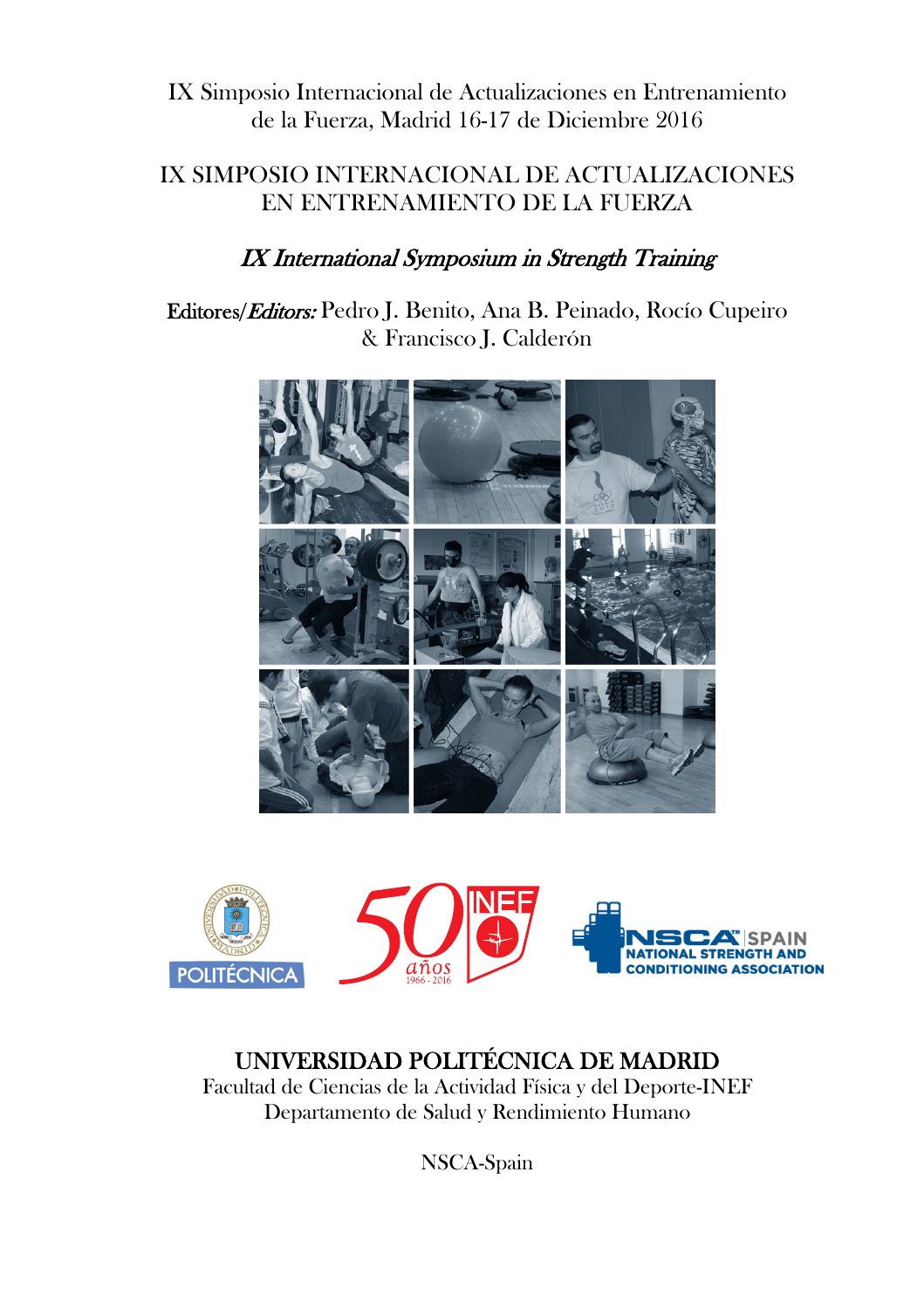IX International Symposium in Strength Training December 16-17, 2016

Diciembre 2016,

Todos los derechos reservados.

©Universidad Politécnica de Madrid Pedro J. Benito, Ana B. Peinado, Rocío Cupeiro, Francisco J. Calderón http://www.congresodefuerza.com/

ISBN: 978-84-617-6562-1

Depósito Legal: M-40063-2016

Impreso en España – Printed in Spain Printa Tecnology S. L. 28040 Madrid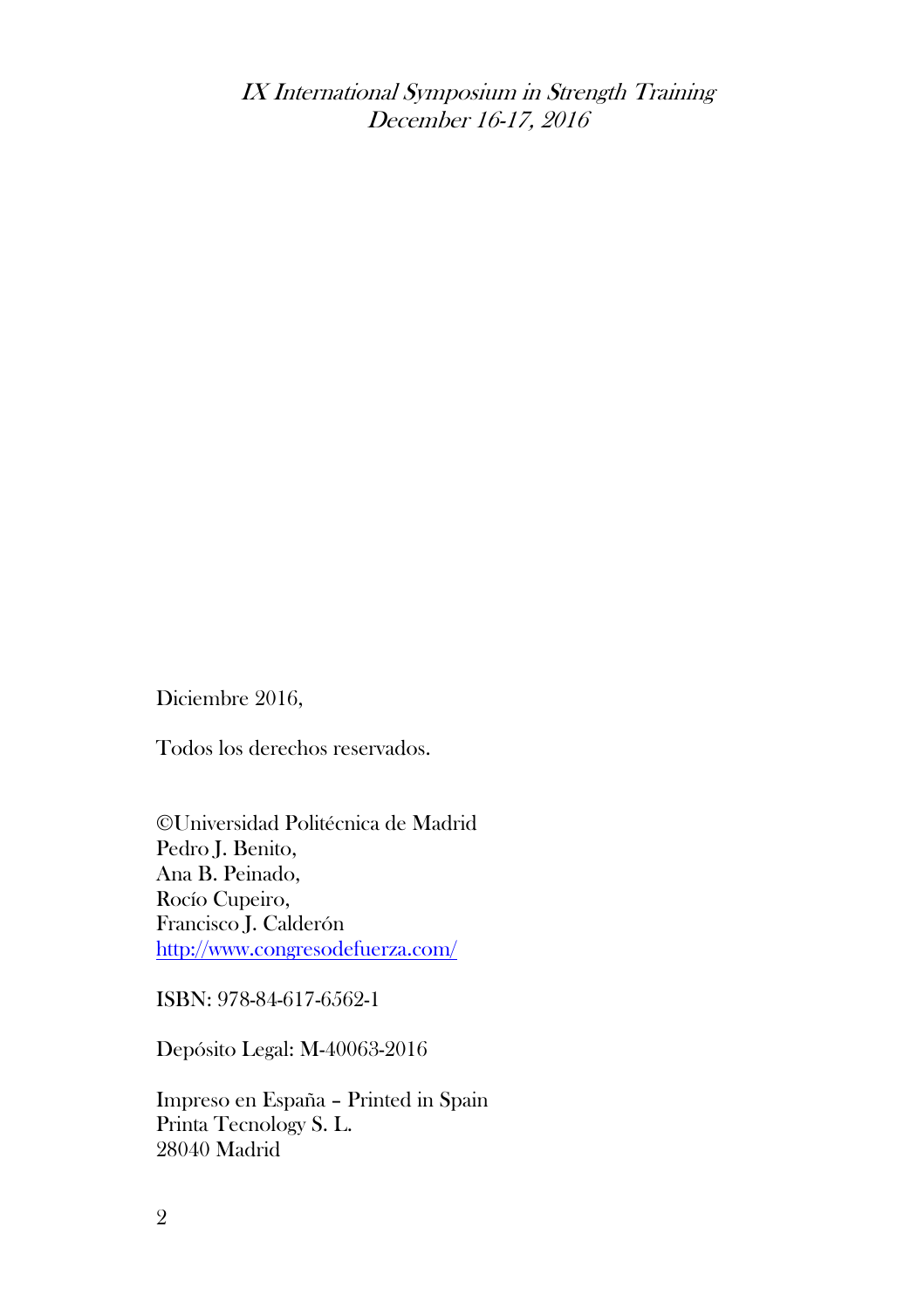# CONTENIDOS/TABLE OF CONTENTS:

| <b>PRÓLOGO</b>                                       | 5   |
|------------------------------------------------------|-----|
| <b>PREFACE</b>                                       | 9   |
| 1. Presentación del Simposio                         | 13  |
| 1. Symposium Presentation                            | 15  |
| 2. Dirección, Comité Científico y Organización       | 17  |
| 2. Direction, Scientific Committee and Organizing    |     |
| Committee                                            | 19  |
| 3. Programa científico/Scientific Program            | 21  |
| 4. Programa ampliado/ <i>Extended Program</i>        | 27  |
| 4.1. Ponentes internacionales/International Speakers | 31  |
| 4.2. Ponentes nacionales/National Speakers           | 45  |
| 4.3. Comunicaciones orales/Oral Presentations        | 63  |
| 4.4. Pósteres/ <i>Posters</i>                        | 97  |
| NOTAS/NOTES                                          | 167 |
| ORGANIZADORES/ORGANIZERS                             | 195 |
| PATROCINADORES/SPONSORS                              | 197 |
| COLABORADORES/CONTRIBUTORS                           | 199 |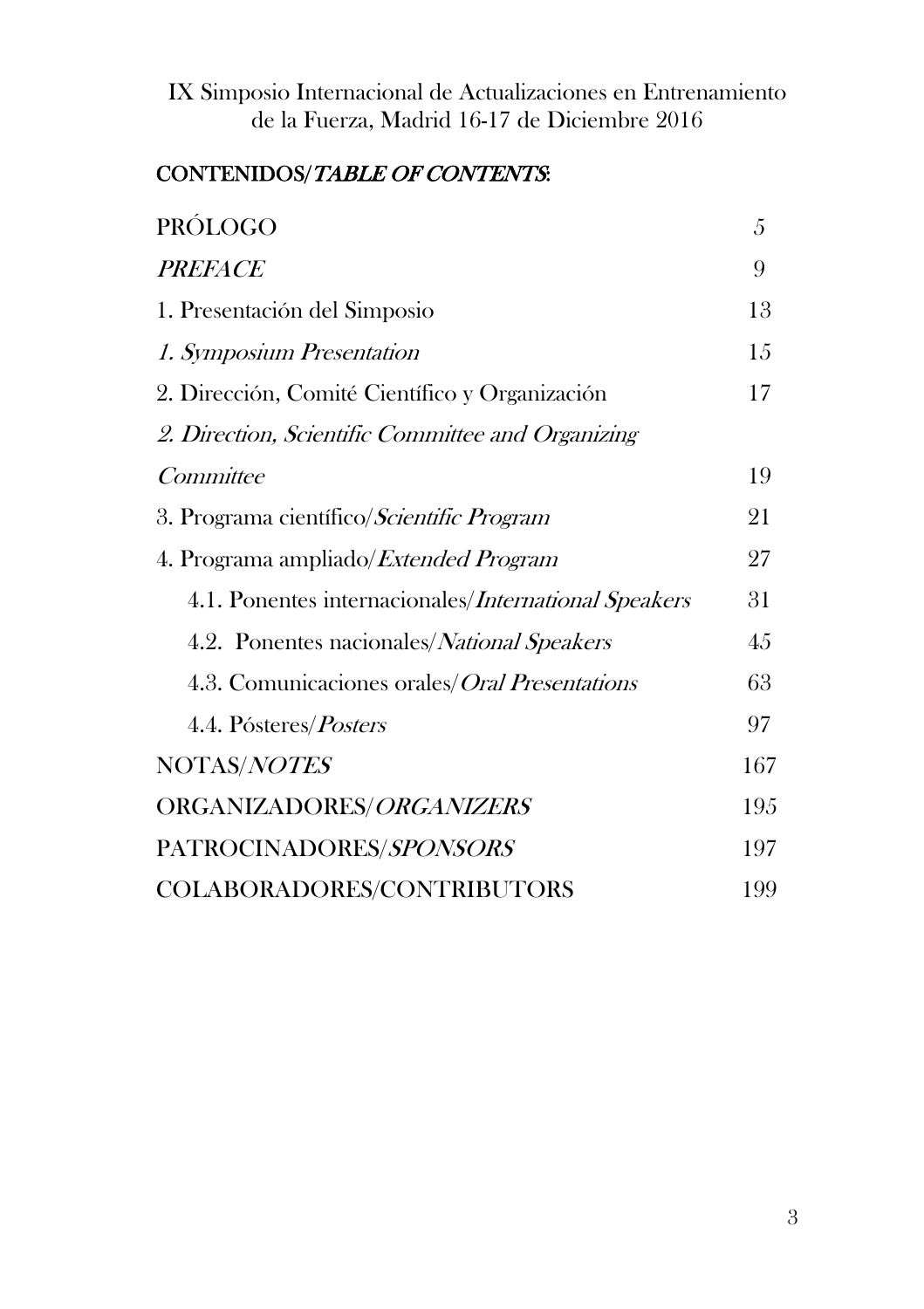#### Comunicaciones orales 3 / Oral Presentations 3 Sábado, 17 de diciembre /Saturday, December 17 09:00 – 09:30 am

9. Determining physiological and performance variables during a time trial in a first category mountain pass

Nuria Romero-Parra, Ana B. Peinado, Miguel A. Rojo-Tirado, Rocío Cupeiro, Javier Butragueño, Eliane A. Castro, Francisco J. Calderón and Pedro J. Benito

#### LFE Research Group, Department of Health and Human Performance. Faculty of Physical Activity and Sport Science-INEF. Technical University of Madrid

Background: Physiology and performance of uphill time-trials (TT) in professional road cycling have been previously described (Lucia A et al., 2004; Padilla S, Mujika I, Orbañanos J, & Angulo F, 2000; Padilla S, Mujika I, Santisteban J, Impellizzeri FM, & Goiriena JJ, 2008). Recent field-based uphill trials focused on power output due to its reliability and accuracy to assess aerobic and anaerobic performance (Bossi AH, Lima P, Perrout de Lima J, & Hopker J, 2016; Vogt et al., 2008; Vogt et al., 2007). However few studies have attempted to correlate the different physiological and performances variables in field conditions.

Objective: To assess the relationships among power output, velocity, cadence and oxygen uptake  $(VO<sub>2</sub>)$  during an uphill time-trial frequently used in cycling competitions.

**Methods:** Fourteen elite road cyclists (mean $\pm$ SD: 25 $\pm$ 6 years, 174 $\pm$ 4.2 cm,  $64.4\pm6.1$  kg) completed a field-based uphill TT in a 9.2 km first category mountain pass with a 7.1% slope. Oxygen uptake, power output, velocity and cadence were measured throughout the test.

Results: During the TT mean power output and velocity were: 302±7 W  $(4.2\pm0.1 \text{ W} \cdot \text{kg}^3)$  and  $18.7\pm1.6 \text{ km/h}$ , respectively. Mean VO<sub>2</sub> was:  $3941\pm110$  ml·min<sup>1</sup> (61.6 $\pm2.0$  ml·kg<sup>1</sup>·min<sup>1</sup>). Mean power output, both absolute and relative to body mass, were strongly correlated with mean velocity ( $r = 0.82$ , for both correlations) and maximum velocity ( $r = 0.77$ ) and r=0.75, respectively). Strong associations were also observed between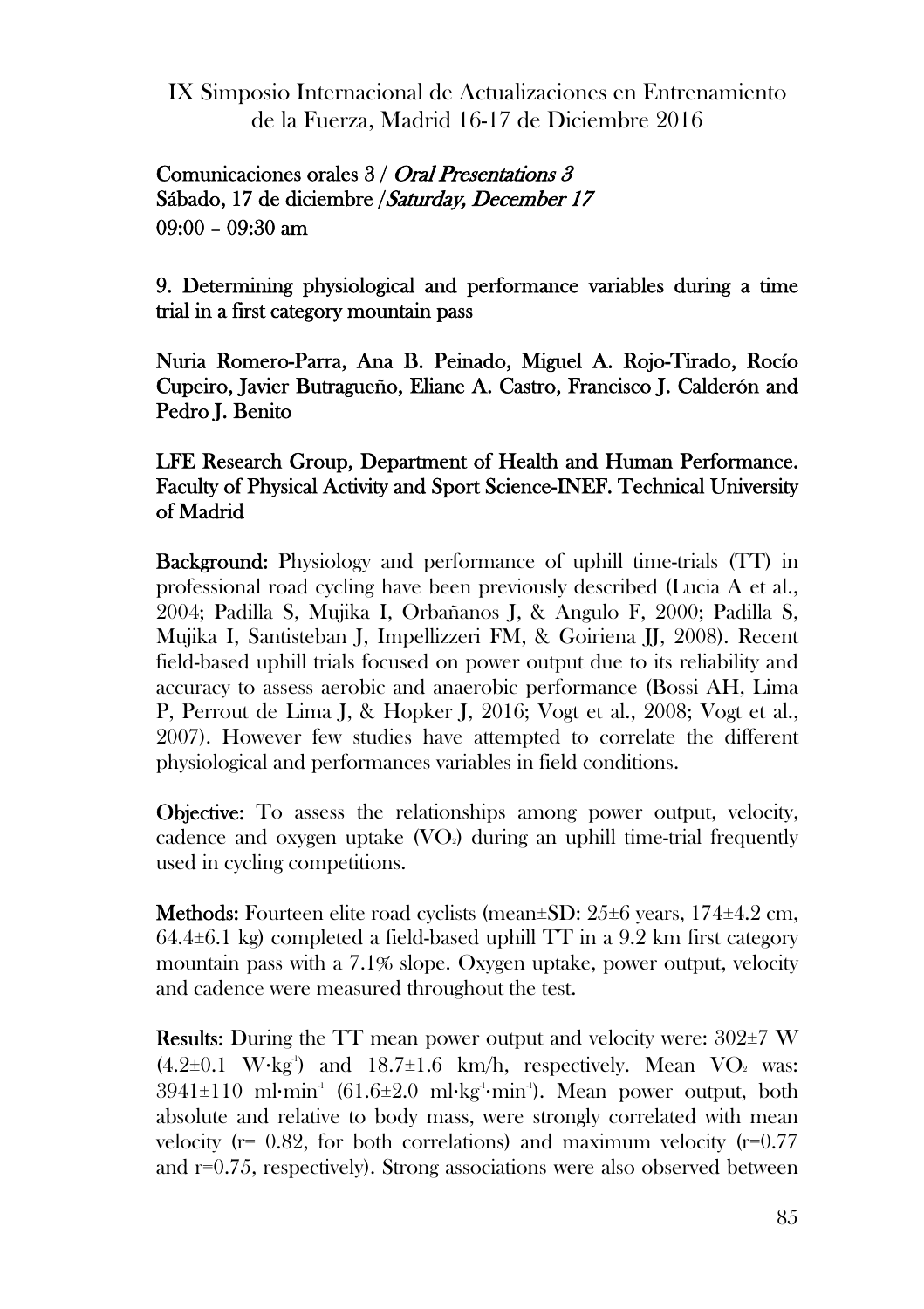#### IX International Symposium in Strength Training December 16-17, 2016

peak power output and both mean and maximum velocity (r=0.78 and r=0.80, respectively). Regarding cadence, a moderate correlation was appreciated with mean power output relative to body mass  $(r = 0.50)$ , whilst non significant associations were found with velocity. Finally, a moderate correlation between oxygen uptake (ml·min<sup>4</sup>·kg<sup>a</sup>) and power output relative to body mass was observed (r=0.42), (p  $\leq$  0.001 for all correlations)

Conclusion: During an uphill TT, velocity rises as a consequence of increasing power output whilst cadence and oxygen uptake do not seem as decisive in order to achieve a competitive advantage.

Practical Application: This data may provide coaches and cyclists, both elite and non professional, with information to adjust training prescription accordingly, allowing them to compare their performance to an elite model.

- Bossi AH, Lima P, Perrout de Lima J, & Hopker J. (2016). Laboratory predictors of uphill cycling performance in trained cyclists. J Sports Sci, 7, 1-8.
- Lucia A, Hoyos J, Perez M, Santalla A, Earnest CP, & Chicharro JL. (2004). Which laboratory variable is related with time trial performance time in the Tour de France? . British Journal of Sports Medicine, 38(5), 636–640.
- Padilla S, Mujika I, Orbañanos J, & Angulo F. (2000). Exercise intensity during competition time trials in professional road cycling. Med Sci Sports Exerc, 32(4), 850-856.
- Padilla S, Mujika I, Santisteban J, Impellizzeri FM, & Goiriena JJ. (2008). Exercise intensity and load during uphill cycling in professional 3-week races. Eur J Appl Physiol, 102(4), 431-438.
- Vogt, S., Roecker, K., Schumacher, Y. O., Pottgiesser, T., Dickhuth, H. H., Schmid, A., & Heinrich, L. (2008). Cadence-powerrelationship during decisive mountain ascents at the Tour de France. *Int J Sports Med, 29*(3), 244-250.
- Vogt, S., Schumacher, Y. O., Roecker, K., Dickhuth, H. H., Schoberer, U., Schmid, A., & Heinrich, L. (2007). Power Output during the Tour de France. *Int J Sports Med, 28*(9), 756-761.